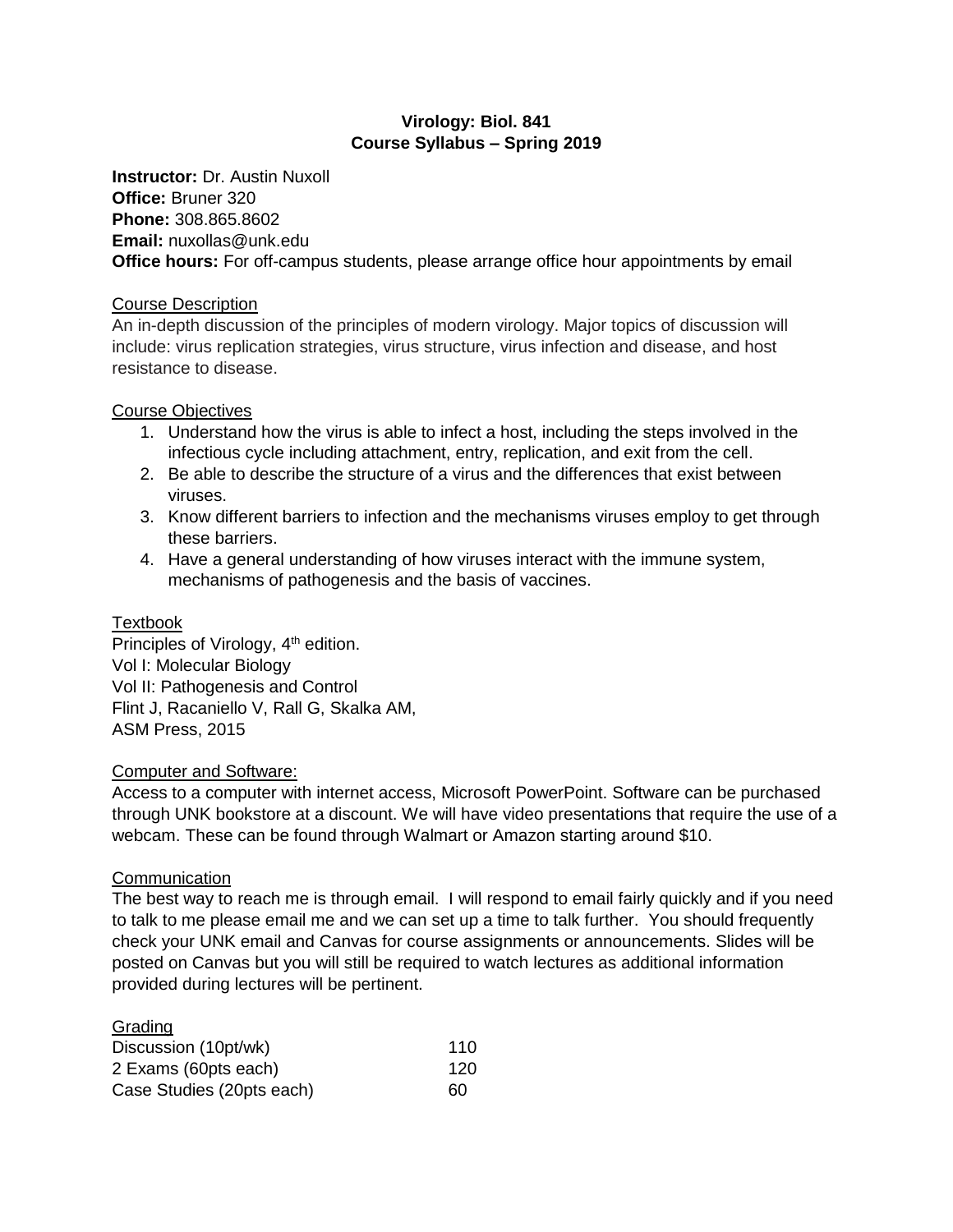| <b>Short Presentation (20pts)</b> | 20  |
|-----------------------------------|-----|
| Viral Presentations (40pts)       | 40  |
| Total                             | 350 |

Grades will be assigned using the Department of Biology standard grading scale: follows: A (93- 100%), A- (90-92%), B+ (88-89%), B (83-87%), B- (80-82%), C+ (78-79%), C (73-77%), C- (70- 72%), D+ (68-69%), D (63-67%), D- (60-62%), and F (below 60%).

### **Discussion**

I will post papers on Canvas on Monday and you will have until Friday for your first post and until the following Monday for your second post. To receive full credit, students must have **two significant contributions** weekly for each paper we discuss and **one comment** on each lecture discussion topic. Your responses must contribute something new to the discussion and not simply agree or disagree to the previous response. References will be required to support your statement - at least one post each week must have a reference. Please be considerate of your classmates' responses, abusive comments or attacking other student's comments will not receive credit as comments should be constructive even if you strongly disagree with another student. Discussions will be posted and due as follows:

**Discussion 1: Jan 8 – Jan 14 Discussion 2: Jan 15 – Jan 21 Discussion 3: Jan 22 – Jan 28 Discussion 4: Feb 5 – Feb 11 Discussion 5: Feb 12 – Feb 18 Discussion 6: Feb 19 – Feb 25 Discussion 7: Feb 26 – Mar 4 Discussion 8: Mar 26 – Apr 1 Discussion 9: Apr 2 – Apr 8 Discussion 10: Apr 9 – Apr 15 Discussion 11: Apr 22 – Apr 29**

### Exams

Exams will consist of 2 parts. A take home portion consisting of short answer or essay questions and worth 30 pts each. Students will be given one week to complete the exam, however there will still be lectures and other assignments at this time so please do not procrastinate. There will also be an online timed portion of the exam also worth 30 points. This will mainly cover material from lectures. Exam dates are as follows:

# **Exam 1: Mar 11 – Mar 18 Exam 2: April 25 – May 1**

### Case Studies

For the case study assignments, students will work in groups, and each group is assigned the same case study. Everyone in the group needs to participate and students that do not contribute to their group will not receive credit for that assignment. The same guidelines for discussion also apply to participation with the case studies.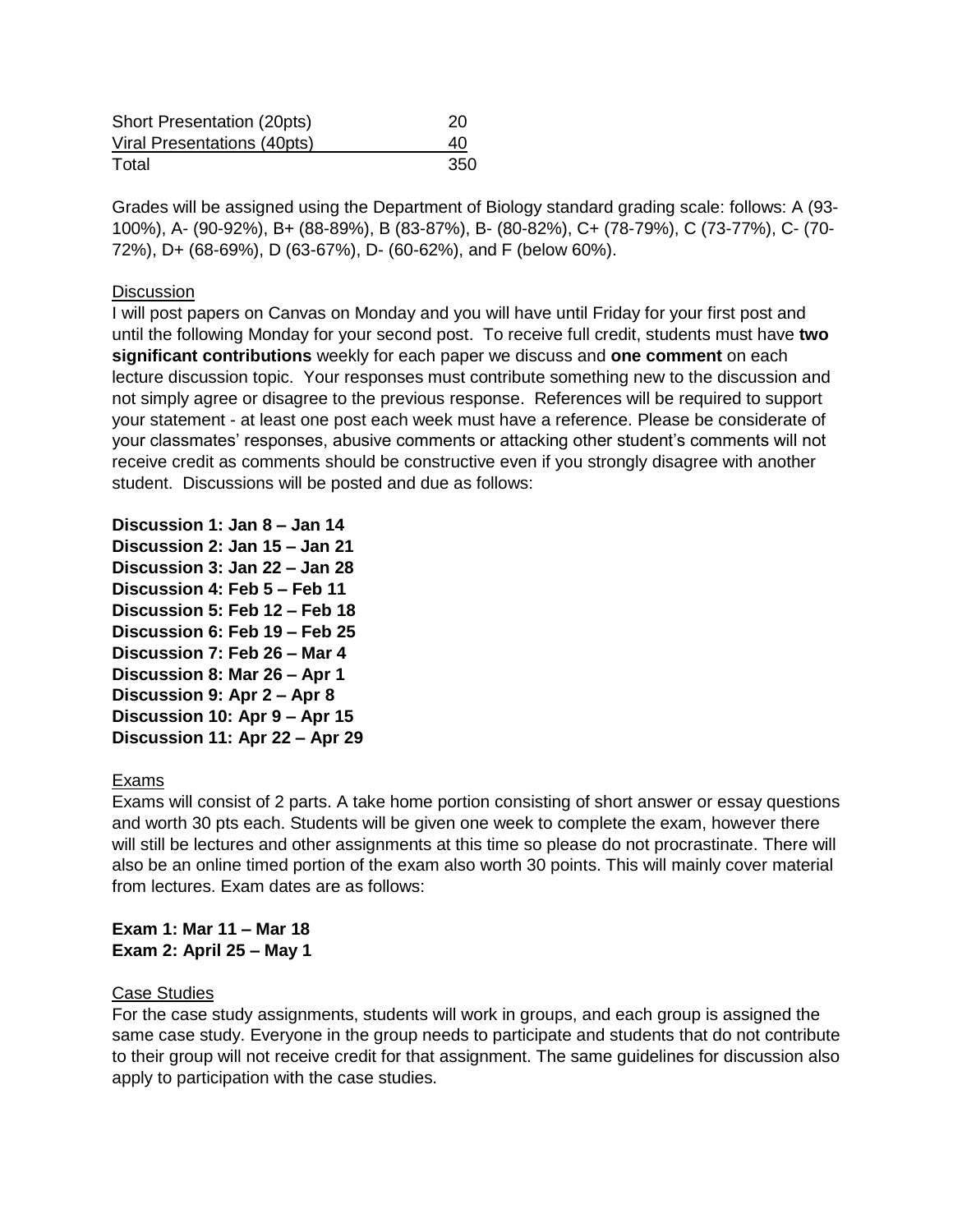# **Case Study 1: Jan 29 – Feb 4 Case Study 2: Mar 5 – Mar 11 Case Study 3: Apr 16 – Apr 22**

### Disease Presentation

We will not have the time to cover individual viruses in detail in this class, to cover individual viruses of interest, students will be assigned a virus the week of Jan  $7<sup>th</sup>$ . Students will create a PowerPoint presentation. PowerPoint presentations will be due Feb 11<sup>th</sup> at 8am CST. I will post the presentations over six weeks (3 mid-semester, 3 end of semester, approximately 3 or 4 a week). Same guidelines apply as stated above in the discussion section when commenting on these presentations, you need to have 2 questions or comments on different posts by Friday of each week. If it is your week to present, you are responsible for frequently logging into the discussion board and responding to comments. Presentations should be concise as students are responsible for viewing all presentations and filling out evaluations. Approximately 10 – 15 minutes should suffice depending on the virus. Presentations significantly shorter or longer will not receive full credit (aim for 5-15 slides, avoid wordy slides, and be sure to use references).

# Short Presentations

We will have questions that require further research to answer. Answer these questions with references and create a short presentation (4-7 min). You will post your video to the discussion board by April 22<sup>nd</sup>at 8am CST. You will be responsible for viewing and commenting on three presentations by April 26<sup>th</sup>. Final discussion on these topics will finish on April 29<sup>th</sup>.

## Academic Dishonesty

Plagiarism will not be tolerated, please refer to the student handbook or ask me for more clarification on the subject if unsure what constitutes plagiarism. It is expected students work independently on assignments unless otherwise stated by the instructor. Group work where not specified will be considered cheating and students will receive a zero for that assignment. Multiple offenses will result in the student(s) receiving a failing grade for the course and possible removal from the program.

# Withdraw (W) and Incomplete (I)

In unusual circumstances beyond the student's control, an incomplete (I) may be issued. The (I) is issued as a final grade with the student having 12 months to complete the necessary work. If the coursework is not completed in this time the (I) will be converted to a failing grade (F) on the student's transcript. Students may withdraw from the course before 9 weeks have been completed and a (W) will appear on the transcript. Students are responsible for filling out the necessary paperwork to complete this process. Instructors are not able to withdraw students. If the student drops the class, the (W) will not contribute to the student's overall GPA.

# Student Accommodations

# **Students with Disabilities**

It is the policy of the University of Nebraska at Kearney to provide flexible and individualized reasonable accommodation to students with documented disabilities. To receive accommodation services for a disability, students must be registered with UNK Disabilities Services Coordinator, David Brandt, in the Disability Services for Students office, 175 Memorial Student Affairs Building, 308-865-8214 or by email [unkdso@unk.edu](mailto:unkdso@unk.edu)